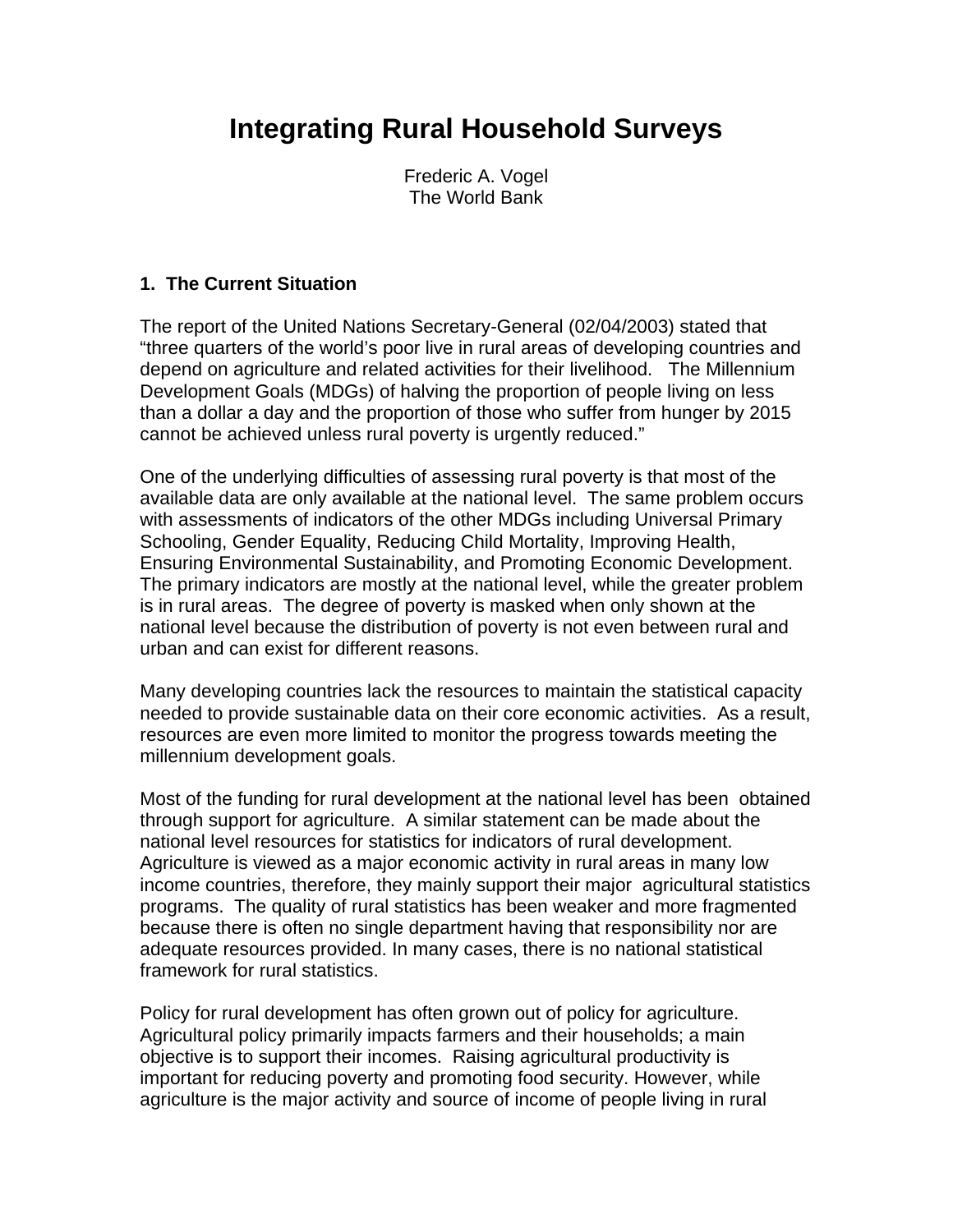areas of developing countries, non-farm activities play an increasingly important role in expanding rural employment and income. The connection between these issues needs to be included in the monitoring activities to provide a better understanding of what policies can lead to a reduction in poverty. The dilemma is that the primary policies affecting rural areas and the supporting statistics have been centered on agriculture. There have been few attempts to provide a statistical system for rural areas. Often this need can be met by disaggregating national data into urban and rural sectors.

 The purpose of this paper is to provide a framework to integrate agricultural and rural statistics which is centered on the household as the unit of measure. This integration needs to take into account the complex nature of data needs required about households to understand how the forces affecting poverty are for example, related to education, health and the environment. The paper also calls for international and national statistical organizations to join their forces to integrate data requirements into a sustainable survey and data system. This data system should integrate the national statistical system's needs to provide data for core economic and social indicators with those needed to monitor progress towards meeting the MDGs. In this process, the statistical capabilities of the countries can be improved and maintained on a sustainable basis.

#### **2. The Need for Agriculture and Rural Statistics integrated with MDG indicators.**

Official statistics are used to make plans or decisions and to monitor their impact over time. These statistics have a myriad of users including all levels of government, international organizations such as the IMF, World Bank, regional development banks, private industry, and individuals . An efficient data system must recognize the different uses and users of its output whether it be a Consumer Price Index or measurements of progress towards meeting the MDGs. A brief overview of the three basic data needs follows.

**Facilitate Sound Policy.** Policy decisions, whether by international organizations or by national and local governments, are made for a wide range of reasons and purposes. Examples include decisions about using resources to improve the infrastructure via better roads, more schools, improved health care facilities, or incentives to increase investment. Therefore, priorities must be determined, goals set, and funds or other economic support such as regulations, tariffs, tax breaks, etc. furnished.

A very diverse set of indicators is needed to monitor rural development. The cornerstone should be indicators that measure the results of developmental efforts to reduce poverty and hunger and understand factors affecting progress towards meeting the MDGs. Comparable measures of per capita income, expenditures on health, education, infrastructure, and the socio demographics of rural households are needed to assess progress across countries. These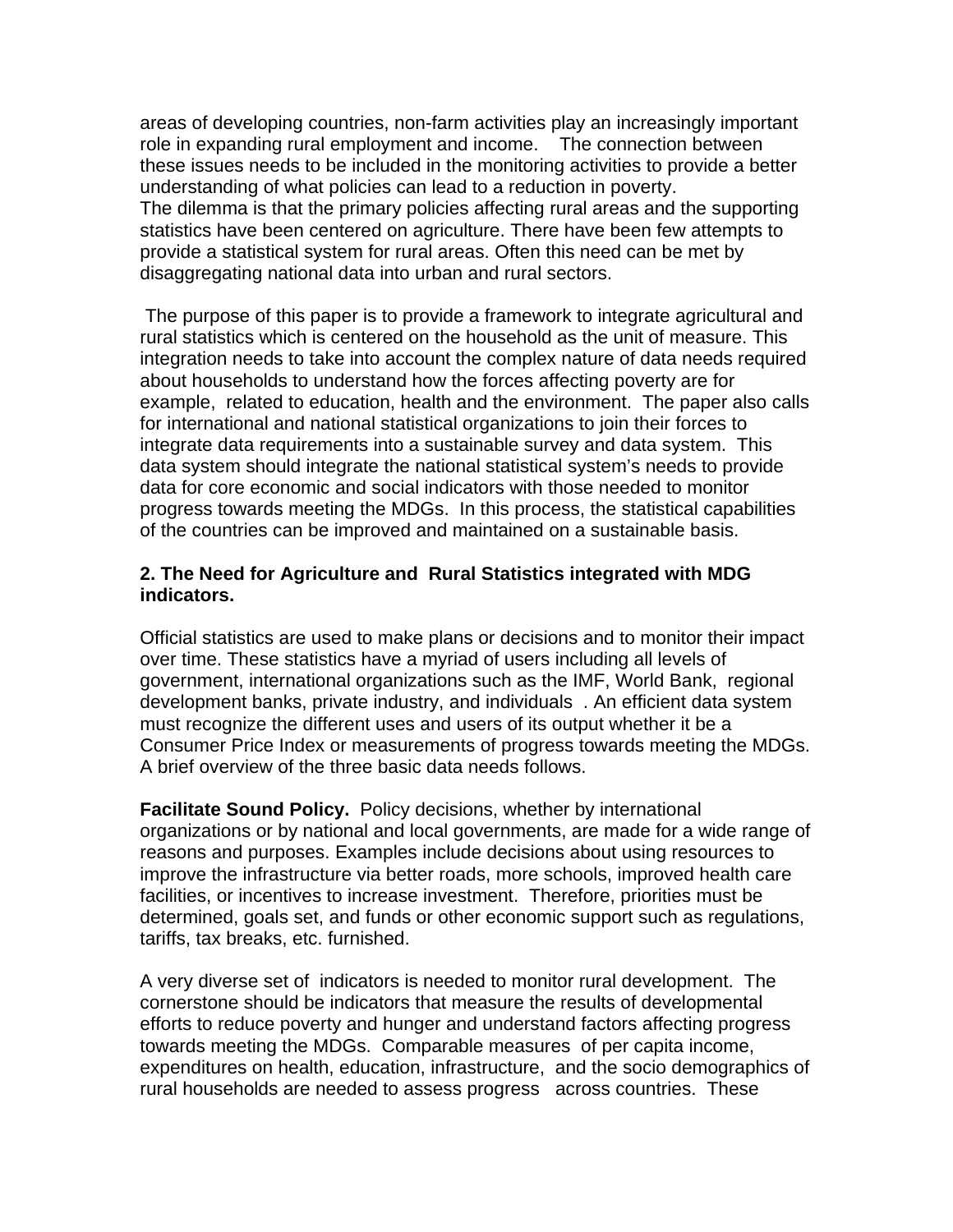however, cannot be viewed independently. For example, land is one of the world's most important natural resources. The rising demand for food and fiber has been met by more intensive use of the land with increased use of irrigation and fertilizers, expansion of cultivation to marginal land and continual deforestation. The need to provide food security which is leading to more intensive use of water and agricultural chemicals are having environmental consequences. Policy makers, when dealing with reducing poverty are facing decisions about actions to ensure their agriculture is competitive in the world markets, yet is sustainable and in harmony with the environment.

An integral part of rural development is the reallocation of household labor from agriculture to other industries. As a result, it is not enough to measure agricultural income which is often the unit of measure, because as economies develop, the increase in household income often comes from non farm sources. The health of the farm and non-farm economies in rural areas is tightly linked.

The level of education of the rural labor force is an important indicator in any assessment of rural employment conditions. Unemployment rates differ significantly according to levels of education achieved. Again, a common measure of the effect of policies regarding education is the resulting changes in household income as education levels increase.

**Enhance Investment.** Economic growth is essential for rural development and to help lift people out of poverty, and is largely driven by investment whether from public or private resources. Investment in public goods such as roads, irrigation systems, etc are done to improve the competitiveness and thus the income of farmers and rural households. For example, decisions to locate additional schools with incentives for families to spare their children's labor on their farm need to be based on knowledge about current numbers of households, numbers of children of both pre-school and school age, and the levels of income by the distribution of the education of the adults in the households. For large countries, these decisions need to be based on small area statistics to determine where to focus the developmental efforts.

 Private investment involves everything from the construction of processing facilities to forming new enterprises for a multitude of reasons all the way to the individual farmer deciding to invest in a new technology or equipment. Decisions about where to invest, how much and when are best made with the availability of data that first describe the current situation starting with the availability of resources and infrastructure to support the effort. Suppose a food processing firm wishes to build a plant to process soybeans into oil, meal, and related products. Data requirements include the availability and sustainability of soybean production, a labor force, infrastructure such as roads and railways, and finally an assessment of the demand for its products. These data requirements include a combination of very specific small area statistics to what could be national and global measures of demand. The data system needs to ensure that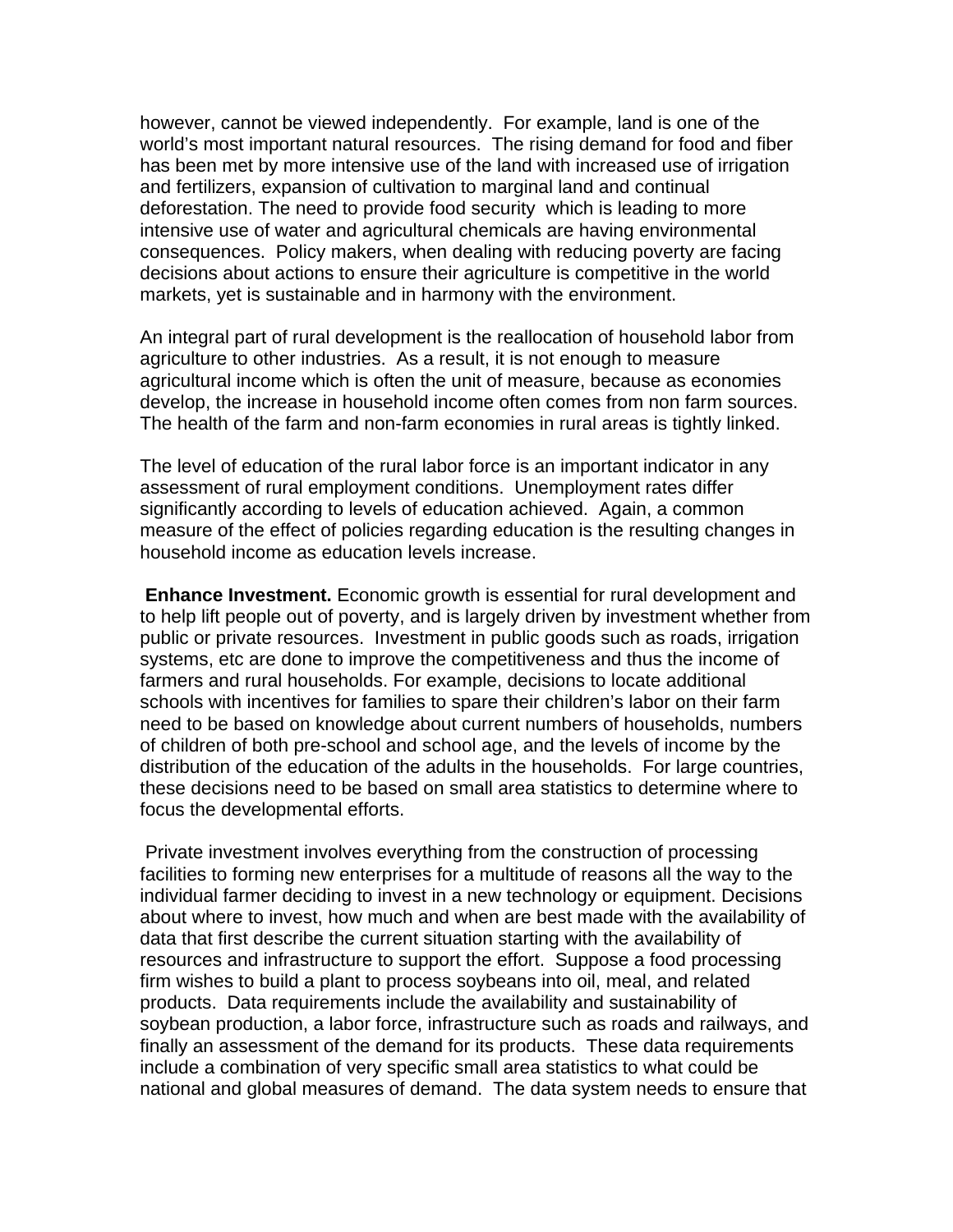investment decisions are made to ensure progress continues towards meeting the MDGs of ensuring environmental sustainability and fostering partnerships for development.

 **Promote Efficient Markets**. A factor often overlooked by organizations, both national and international, in monitoring progress towards meeting the MDGs is that agriculture is an important part of many country's trade balances. Agricultural production and the subsequent prices, more than in any other sector, are very volatile as they suffer from the vagaries of weather on top of market and policy driven effects. The shifting of major producing countries away from planned systems to market driven policies has created a market economy for agricultural products. Efforts to improve the production capabilities of a nations' farms needs to be accompanied by an information system that supports effective marketing of the increased production. Statistical organizations need to ensure initiatives to monitor progress towards meeting the MDGs are integrated with a data system that supports the functioning of the marketing system.

The production in developing countries is an important part of the world supply situation. For example, 60 percent of the world's rice production comes from China, India, and Indonesia, and over a fourth of the wheat production comes from India and China. The soybean market is driven by production in Brazil and Argentina.

A key element that ensures that markets function efficiently for both buyers and sellers is basic information on what is produced, where it is produced and the total supplies including quantities in storage. Market information needs to be timely. Even more important is market information that provides projections of future supplies. The time to be marketing a bumper crop is before harvest, not after storage facilities are overflowing and the product rotting. On the flip side, if there is a shortage, procurements need to be made before the poor face a famine. .

## **3. Data Requirements**

Both policy and investment decisions have long run implications. In other words, once a policy decision is made or investment committed and expended, it is not easily changed or discontinued. Another important point often overlooked is that the various policy and investment decisions are not independent. A policy decision or commitment to invest can have an effect on the consequences of other decisions previously made.

Considerable effort has gone into identifying indicators of economic development and measurement of factors to monitor the progress towards meeting the MDGs. Another fact that can be overlooked when preparing data to support policy and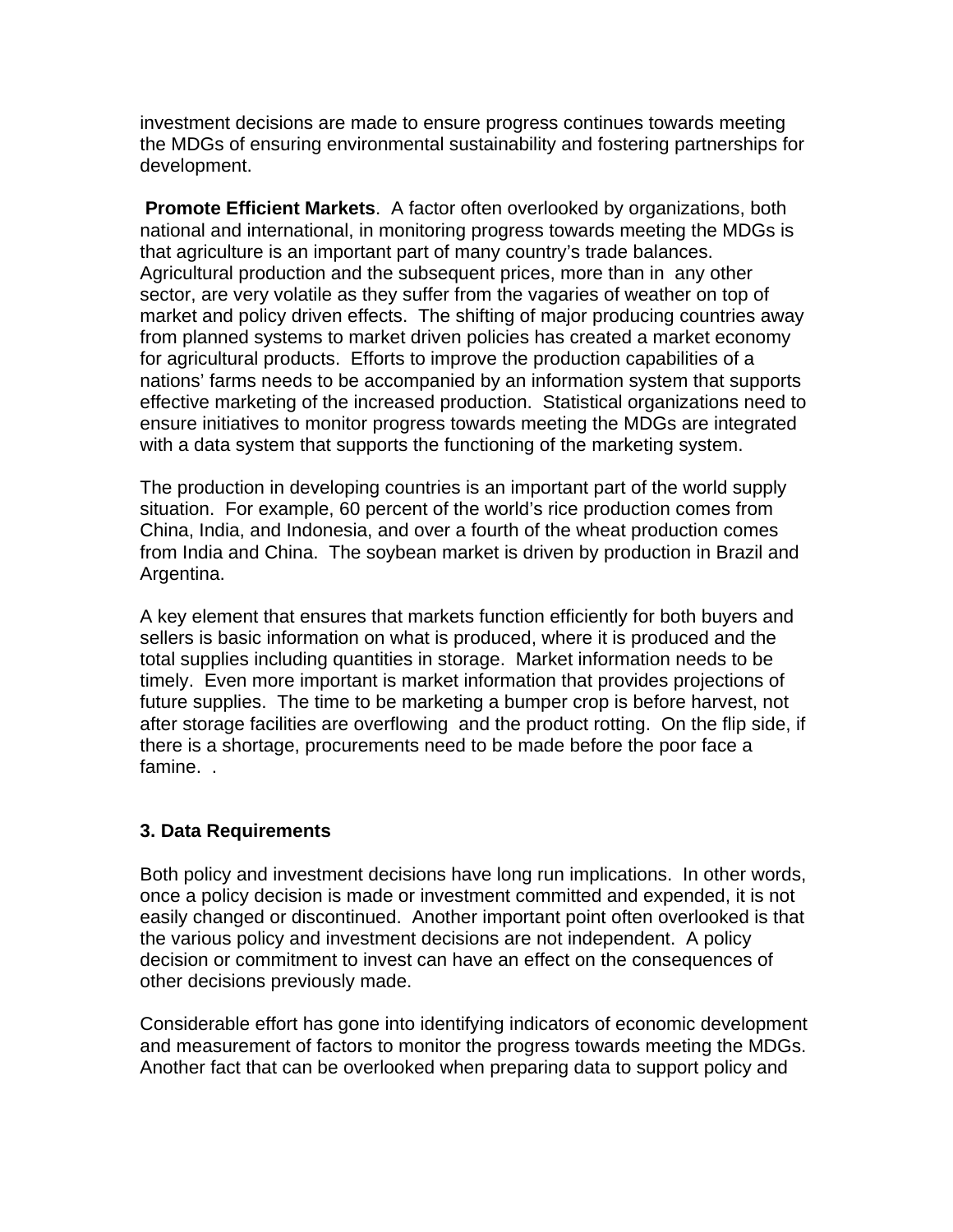investment decisions is to consider what is needed to forecast the consequences of those actions before the decisions are actually made.

While the need for data to support all possible policy and investment decisions can be overwhelming, the core data that supports all decisions is that related to the rural household as the unit of measure. This is based on the assumption that the primary impetus behind rural development is to improve the well-being of rural households and reduce the number living below the poverty line. These core data are basically represented by the household income and expenditures by source whether on or off farm, education levels, employment status, and health situation, to name a few.

The importance of households as the unit of measure has been recognized by the World Health Organization and World Bank by their World Health Surveys and Living Standard Measurement Surveys, respectively. The administrative data collected by the International Labor Organization and the United Nations Educational Social and Cultural Organization would be enhanced if they could be connected to households and related demographics. The data need to be measured at the household level to enable analysis to obtain predictions of the consequences of policy or investment decisions.

There is a basic need for household level data that are available on a repeated basis to not only monitor changes that are occurring over time, but also to understand what caused the changes. For examples, various policy and investment decisions can be made regarding health, education, the environment. How does one know they were effective?

A framework for such a data system follows in section 5.

## **4. Frequency and Level of Detail**

.

Many policy and investment decisions take years to bear fruit. Therefore, periodic surveys to measure the progress towards the goals may be sufficient. However, these surveys will probably need to produce data below the national level. Certainly, to measure the progress towards improving income and reducing poverty in rural areas as well as making progress towards meeting the other MDGS requires that household survey data be at that level. It may be necessary to have rural data at the provincial level for large, diverse countries.

If one accepts the goal to integrate data needs to provide core economic indicators with those to monitor MDGs in a national statistical system, then some basic decisions need to be made about how often the data are required and at what level of detail. The data needed for each indicator needs to be subjected to the test of time and geographic detail required. The various indicators need to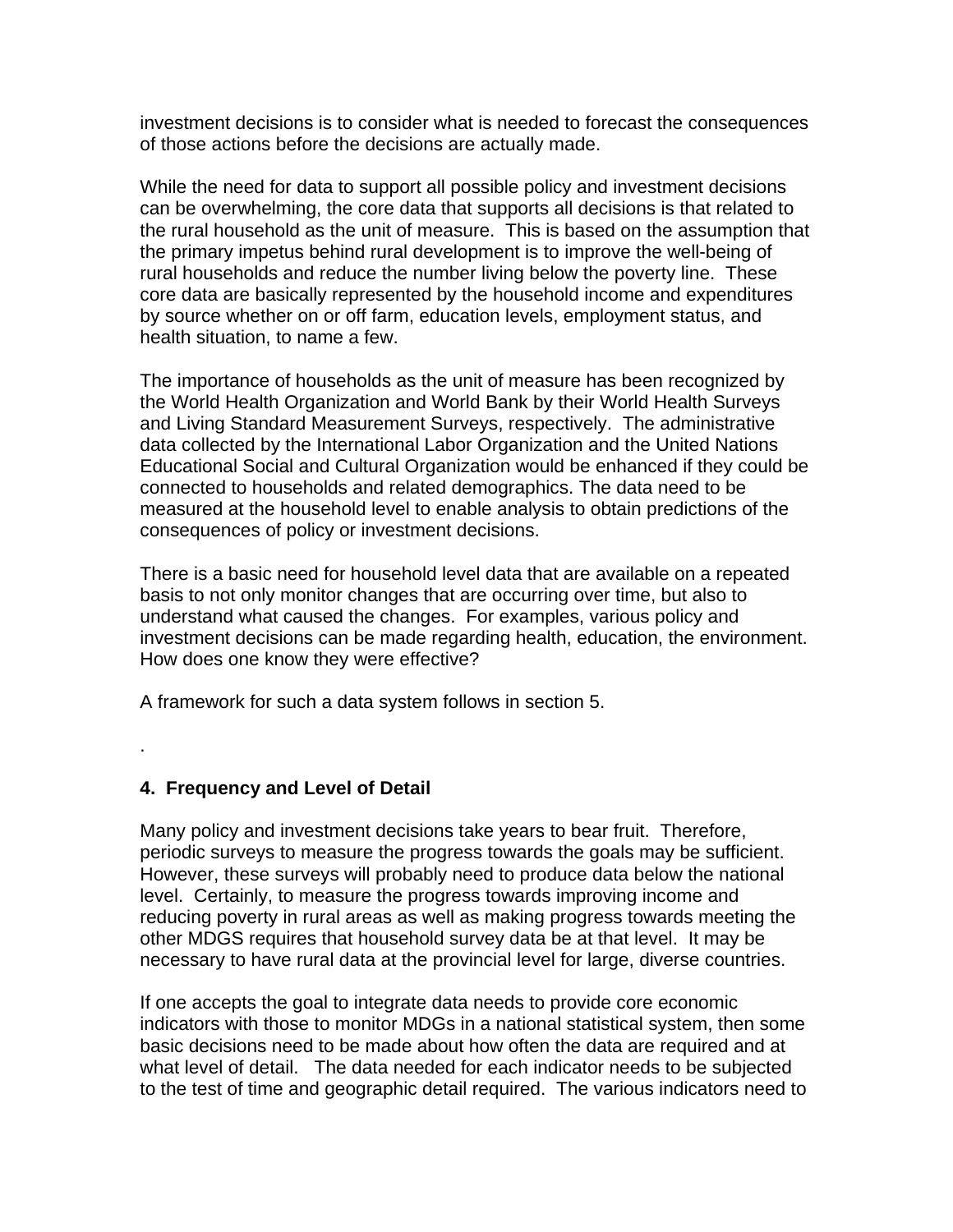be categorized by degree of importance. This three way look at determining the content of a statistical system needs to be based on the realities of available resources and statistical capabilities.

Table 1 shows how the frequency and level of geographic detail can be viewed for data items. Because of cost and other resources, there is a necessary tradeoff between the degree of frequency of providing data and the level of geographic detail.

This exercise needs to be done before establishing the framework for integrating the overall data requirements into the statistical system. Once this process has been completed and the integrated data system established, it will need to be reviewed on a periodic basis such as on 5-year intervals if the survey framework presented below is developed.

| <b>Detail</b>    | <b>National</b>                                                                    | <b>Regional</b>                                                                           | <b>Province/</b> | County | <b>GIS</b>        |  |  |  |  |  |
|------------------|------------------------------------------------------------------------------------|-------------------------------------------------------------------------------------------|------------------|--------|-------------------|--|--|--|--|--|
| <b>Frequency</b> |                                                                                    |                                                                                           | <b>State</b>     |        | <b>Referenced</b> |  |  |  |  |  |
| <b>Decennial</b> |                                                                                    |                                                                                           |                  |        |                   |  |  |  |  |  |
| Quinquennial     |                                                                                    |                                                                                           |                  |        |                   |  |  |  |  |  |
| <b>Bi Annual</b> | There is a necessary trade-off between<br>Frequency and level of geographic detail |                                                                                           |                  |        |                   |  |  |  |  |  |
| <b>Annual</b>    |                                                                                    |                                                                                           |                  |        |                   |  |  |  |  |  |
| Semi Annual      |                                                                                    | Data requirements must be prioritized by<br>importance, then required frequency and level |                  |        |                   |  |  |  |  |  |
| Quarterly        |                                                                                    |                                                                                           |                  |        |                   |  |  |  |  |  |
| <b>Monthly</b>   |                                                                                    | of detail required                                                                        |                  |        |                   |  |  |  |  |  |
|                  |                                                                                    |                                                                                           |                  |        |                   |  |  |  |  |  |

 **Table 1. Frequency and Level of Geographic Detail** 

## **5 Frame work for integrating rural household surveys.**

A framework and overall design of an integrated annual rural household survey program is proposed. This would integrate a country's core statistical needs with those needed to monitor progress towards meeting the MDGs. It should be recognized that some of the MDG indicators should be part of the core items. There are several issues to keep in mind when considering the proposed survey design. One is that there are core data items at the household level that need to be monitored every year. It should also be recognized that there is no need to monitor some items every year because situations do not change that rapidly. There are two reasons for proposing an annual survey framework. One is to build a data base of household data that can be used for analysis purposes for current and future policy and investment decisions, especially to forecast the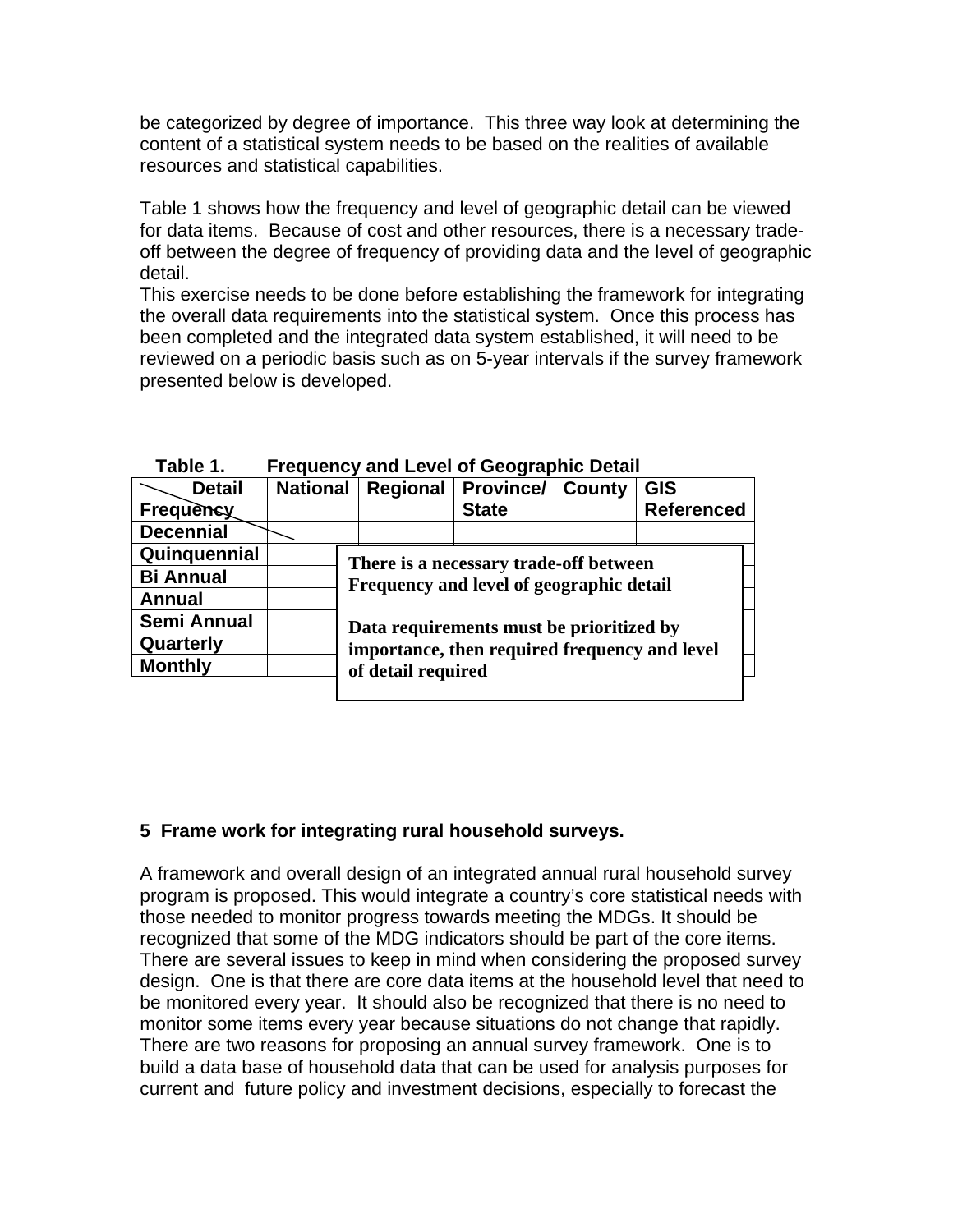consequences of the proposed actions. A primary goal is to provide a survey framework that provides the data needs to monitor progress towards meeting the MDGs, and more importantly, the inter relationships between them. The other is to foster statistical capacity building. When countries do periodic household surveys, they receive training and technical assistance. However, when the survey is completed the sponsor or donor goes elsewhere leaving the country without the capacity to continue.

Table 2 provides a brief description of the proposed survey framework. Note that the proposal is to have a national level rural household survey to provide a cross section of information over time.

First, note that the sample is divided into replicates with 5 being used each year. Also note that by the  $5<sup>th</sup>$  year, each replicate will have been in the sample for 5 consecutive years.

Every sample household in every replicate will receive the same core questionnaire that will remain essentially the same over time. The core questionnaire will obtain information needed on an annual basis, have considerable year to year volatility, are important to monitor food security issues, and provide an overall overview of progress to meeting the MDG's. The design will provide longitudinal analysis of the core data so that short run evaluations of the effects of policy or investment decisions can be apprised.

The key to the design is that each year each household is also surveyed by a detailed questionnaire that rotates by subject matter each year. The variables to be measured on a rotating basis are those for which change would be difficult to monitor on an annual basis. During the period a household is in the sample, it will be queried by each of the detailed questionnaires at least once with one fifth of the households surveyed twice for one of the detailed questionnaires.

At the end of the  $5<sup>th</sup>$  year a household is in the sample, it will have been surveyed annually for the core items, once for each detailed questionnaire, and twice for one of the detailed version to provide a matching sample comparison over time.

The content of the detailed questionnaires to be used each year will be targeted to include indicators to measure progress the Millennium Development Goals. An overview of the content of the detailed questionnaires follows:

- A. (MDG 1) Indicators of progress toward eradicating poverty and hunger. This would also information about employment and wage rates included in the October Inquiry. This would provide the primary data to enable computing Purchasing Power Parities for the poor in conjunction with the International Comparison Program.
- B. (MDGs 2 and 3) Indicators of progress toward achieving universal primary education and gender equality for women.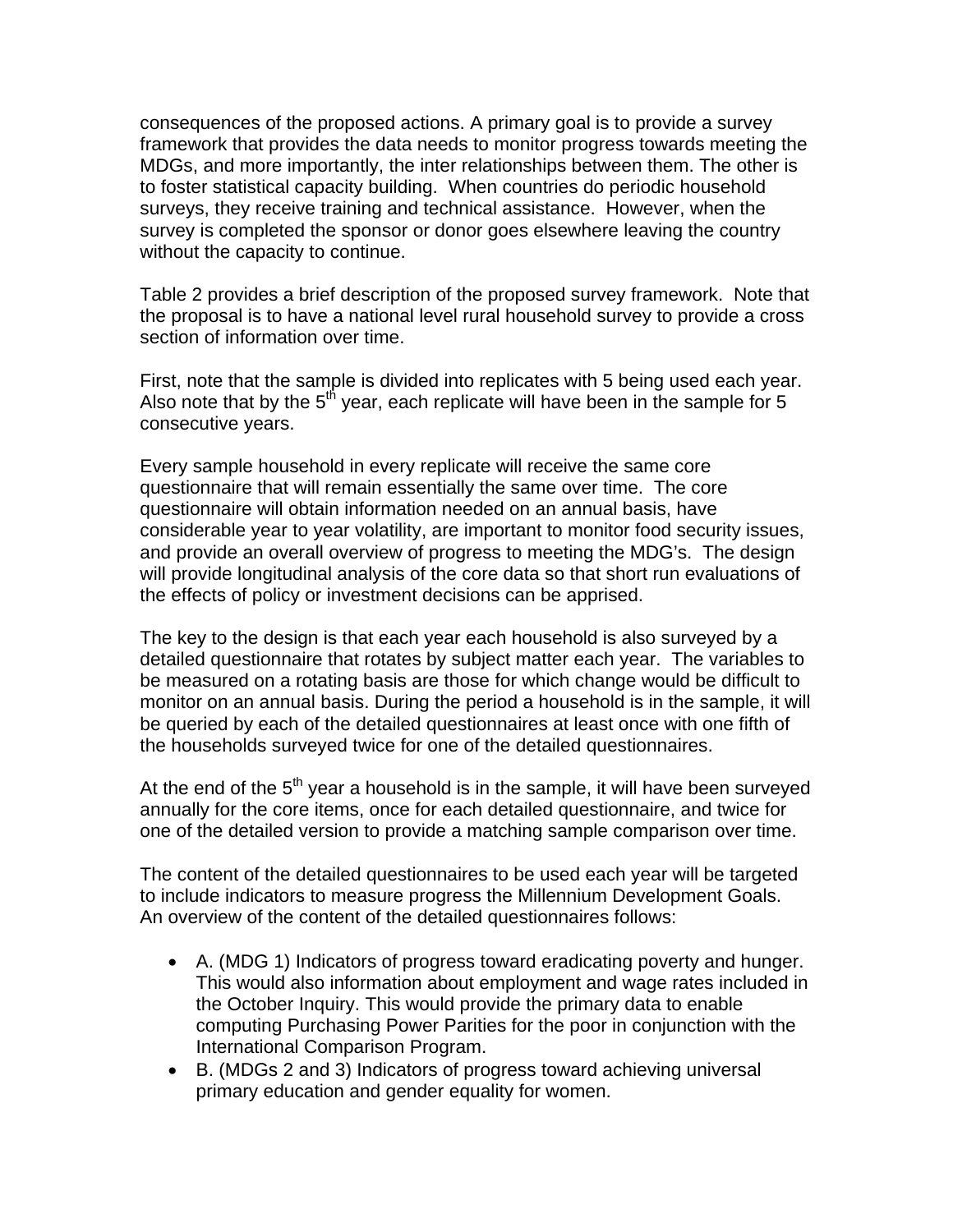- C. (MDGs 4, 5, and 6) Indicators of progress made to reduce child mortality, improve maternal health and combat diseases.
- D. (MDGs 7 and 8) Indicators at the household level to measure the consequences of improving the environment and improving the competitiveness of markets by removing distortions to trade.

|                                    |  | Table 2. Description of distribution of sample replicates by year and |
|------------------------------------|--|-----------------------------------------------------------------------|
| detailed questionnaire to be used. |  |                                                                       |

| <b>Replicate</b> |                                   | Rep | Rep | Rep | Rep | Rep | Rep | Rep | Rep | Rep<br>Rep<br>Rep                         |    |    | Rep |
|------------------|-----------------------------------|-----|-----|-----|-----|-----|-----|-----|-----|-------------------------------------------|----|----|-----|
| Year             |                                   |     | 2   | 3   |     | 5   | 6   |     | 8   | 9                                         | 10 | 11 | 12  |
|                  |                                   |     |     |     |     |     |     |     |     |                                           |    |    |     |
|                  |                                   | A   | A   | A   | A   | A   |     |     |     | <b>Every replicate</b>                    |    |    |     |
| $\mathbf{2}$     |                                   |     | B   | B   | B   | B   | B   |     |     | receives same core<br>questionnaire every |    |    |     |
| 3                |                                   |     |     | C   | C   | C   | C   | C   |     |                                           |    |    |     |
| 4                |                                   |     |     |     | D   | D   | D   | D   | D   | year                                      |    |    |     |
| 5                |                                   |     |     |     |     | A   | A   | A   | A   |                                           |    |    |     |
| 6                |                                   |     |     |     |     |     | B   | в   | B   | B                                         | B  |    |     |
| 7                | <b>Detailed Questionnaires</b>    |     |     |     |     |     |     | C   | C   | C                                         | C  | C  |     |
| 8                | A. MDG 1. Poverty,                |     |     |     |     |     |     |     | D   | D                                         | D  | D  | D   |
| 9                | Hunger, Employment,               |     |     |     |     |     |     |     |     | A                                         | A  | A  | A   |
| 10               | income                            |     |     |     |     |     |     |     |     |                                           | B  | B  | B   |
| 11               |                                   |     |     |     |     |     |     |     |     |                                           |    | C  | C   |
| 12               | <b>B. MDG 2 &amp; 3 Education</b> |     |     |     |     |     |     |     |     |                                           |    |    | D   |
|                  | C. MDG 4,5, $& 6$ Health          |     |     |     |     |     |     |     |     |                                           |    |    |     |
|                  | <b>D. MDG 7 Environment</b>       |     |     |     |     |     |     |     |     |                                           |    |    |     |

#### **Summary**

The primary themes in this paper are the need to disaggregate national data to better describe and understand the rural sector, to base the statistics on the household as the unit of measure, and to call for an integration of international and national resources to provide a sustainable statistical system to monitor progress towards meeting the MDGs using an integrated survey approach.